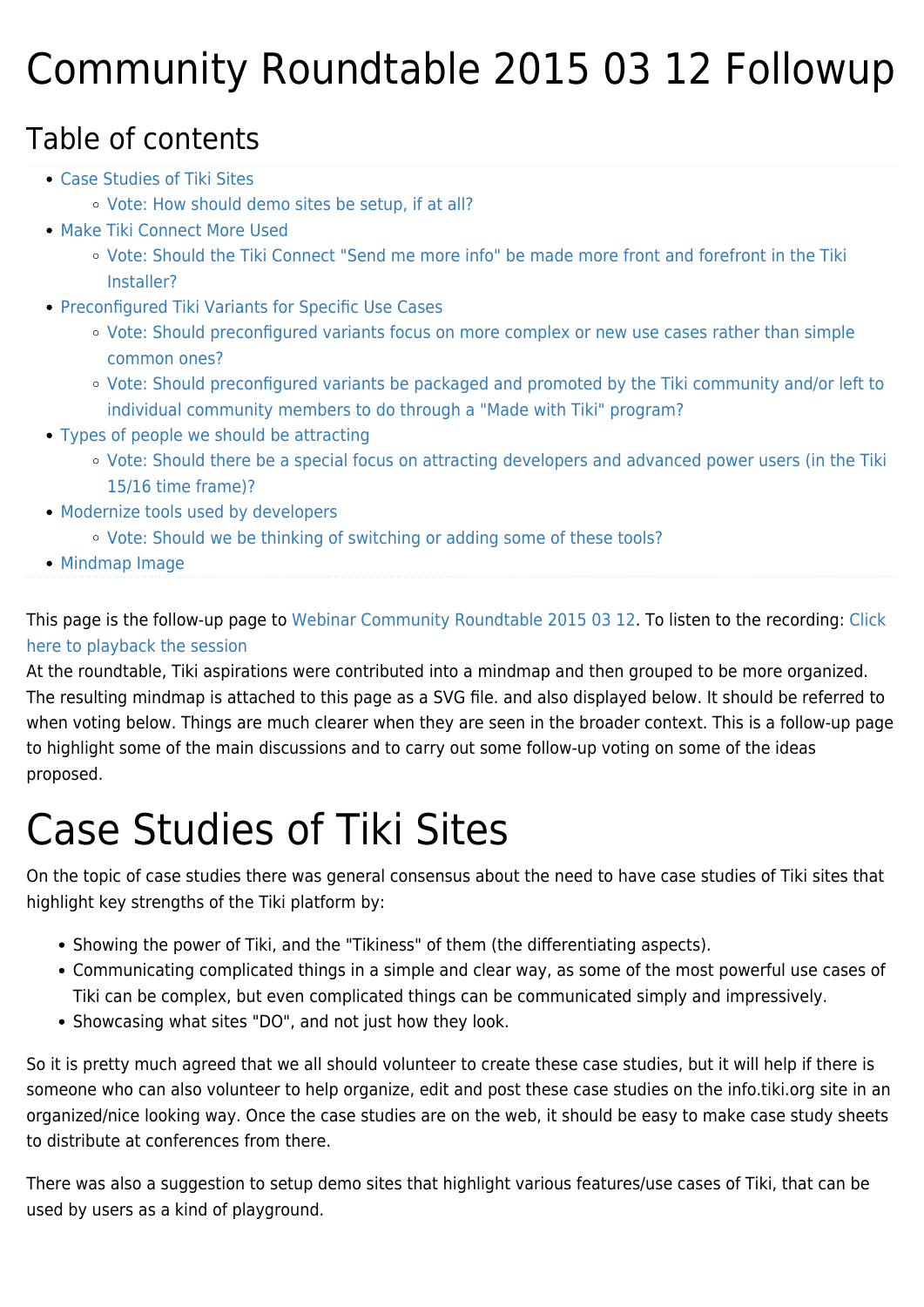### Vote: How should demo sites be setup, if at all?

| <b>Accept</b>                                                            | <b>Undecided</b> | <b>Reject</b> |
|--------------------------------------------------------------------------|------------------|---------------|
| 5                                                                        | $\mathbf 0$      | $\mathbf 0$   |
| $\bullet$ koth<br>• jonnybradley<br>• eromneg<br>• luci<br>$\cdot$ gezza |                  |               |

Demo sites will need to limit user generated content from a security perspective, unless they are individual sites set up and torn down for individual demo users

| <b>Accept</b> | <b>Undecided</b>                  | <b>Reject</b>  |
|---------------|-----------------------------------|----------------|
|               | 3                                 | ᅩ              |
|               | • koth<br>• luci<br>$\cdot$ gezza | • jonnybradley |

Demo sites should be setup and maintained as a Tiki community project

| <b>Accept</b>                                                                     | <b>Undecided</b> | <b>Reject</b> |
|-----------------------------------------------------------------------------------|------------------|---------------|
| 6                                                                                 | $\mathbf 0$      | 0             |
| • koth<br>• jonnybradley<br>• luci<br>• eromneg<br>$\cdot$ gezza<br>· manivannans |                  |               |

Demo sites can be setup by volunteers and info.tiki.org should have a list of them (it can decide to include specific cases in the list or not)

| <b>Accept</b> | <b>Undecided</b> | <b>Reject</b>                                              |
|---------------|------------------|------------------------------------------------------------|
| 0             |                  | 4                                                          |
|               | • jonnybradley   | $\cdot$ koth<br>• eromneg<br>$\cdot$ luci<br>$\cdot$ gezza |

I'd prefer there not be demo sites linked from info.tiki.org directly (ok if there just happens to be a link to another site that has a demo site)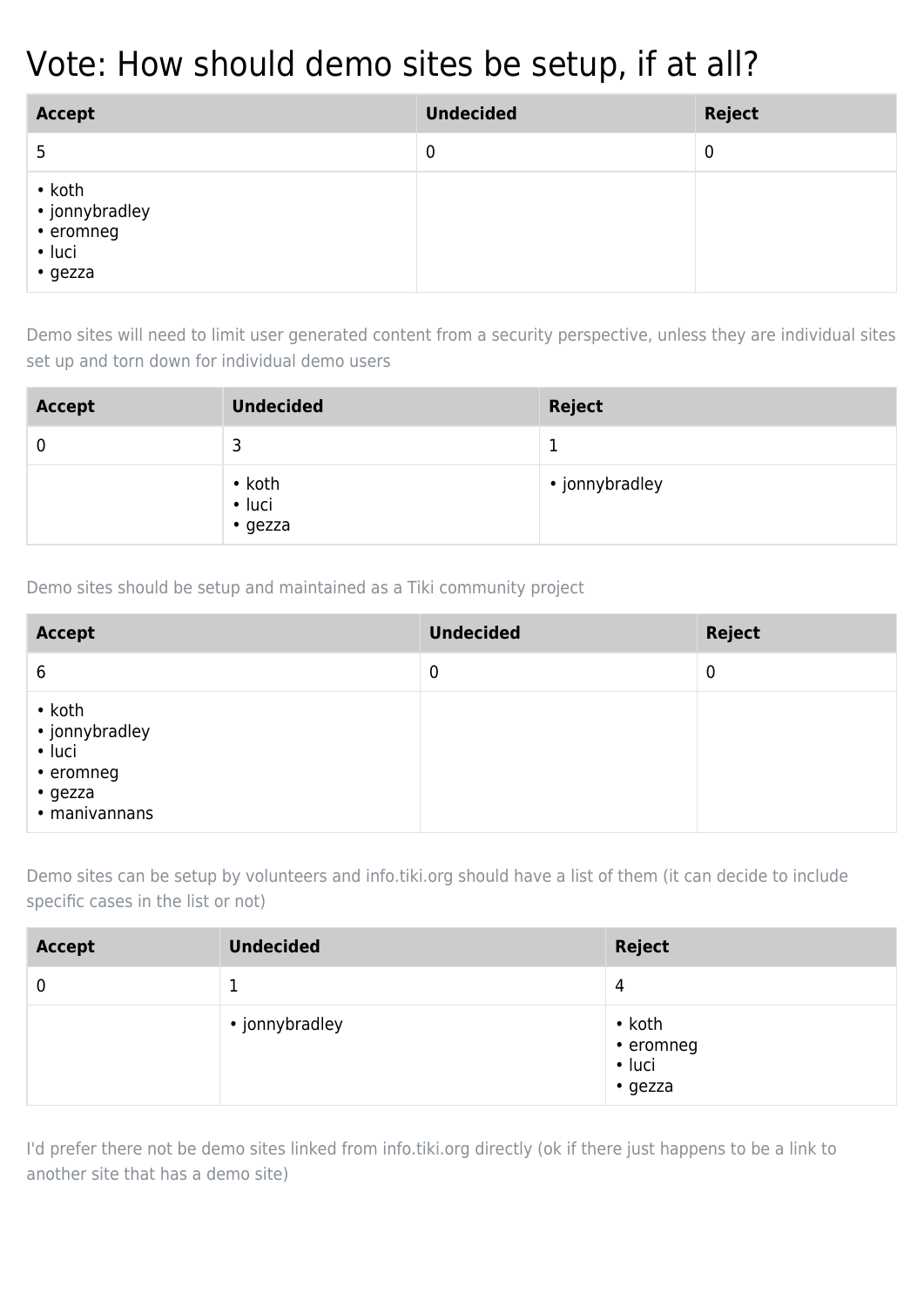## Make Tiki Connect More Used

It was suggested that if Tiki Connect is more used, it would allow us to be able to better connect Tiki users with tiki.org as well as with each other. We could provide news and updates, information on case studies, tips on using Tiki, news on local events that are being organized, and so on.

Assuming that by Tiki 15, that we refine the Tiki Connect feature and we also have done work in making sure the wording is written properly, and it is pretty slick, should we make joining "Tiki Connect", i.e. to be kept informed of news etc... easier and more by default?

### Vote: Should the Tiki Connect "Send me more info" be made more front and forefront in the Tiki Installer?

| <b>Accept</b>                                            | <b>Undecided</b> | <b>Reject</b> |
|----------------------------------------------------------|------------------|---------------|
| 4                                                        | 0                | 0             |
| $\bullet$ koth<br>• jonnybradley<br>• eromneg<br>• gezza |                  |               |

Joining Tiki Connect should be in the Tiki Installer (default on) when upgrading/installing with the option to turn it off

| <b>Accept</b>                         | <b>Undecided</b> | <b>Reject</b> |
|---------------------------------------|------------------|---------------|
| ⊇                                     |                  | 0             |
| • jonnybradley<br>• eromneg<br>• luci | $\cdot$ koth     |               |

Joining Tiki Connect should be in the Tiki Installer (default on) when upgrading/installing with the option to turn it off, but only if finer grained options to choose what kind of news/info to receive

| <b>Accept</b> | <b>Undecided</b> | <b>Reject</b>                               |
|---------------|------------------|---------------------------------------------|
| 0             | 0                | 3                                           |
|               |                  | $\bullet$ koth<br>• jonnybradley<br>• gezza |

Joining Tiki Connect should be in the Tiki Installer (default off) when upgrading/installing with the option to turn it on

| <b>Accept</b> | <b>Undecided</b> | Reject |
|---------------|------------------|--------|
|               |                  |        |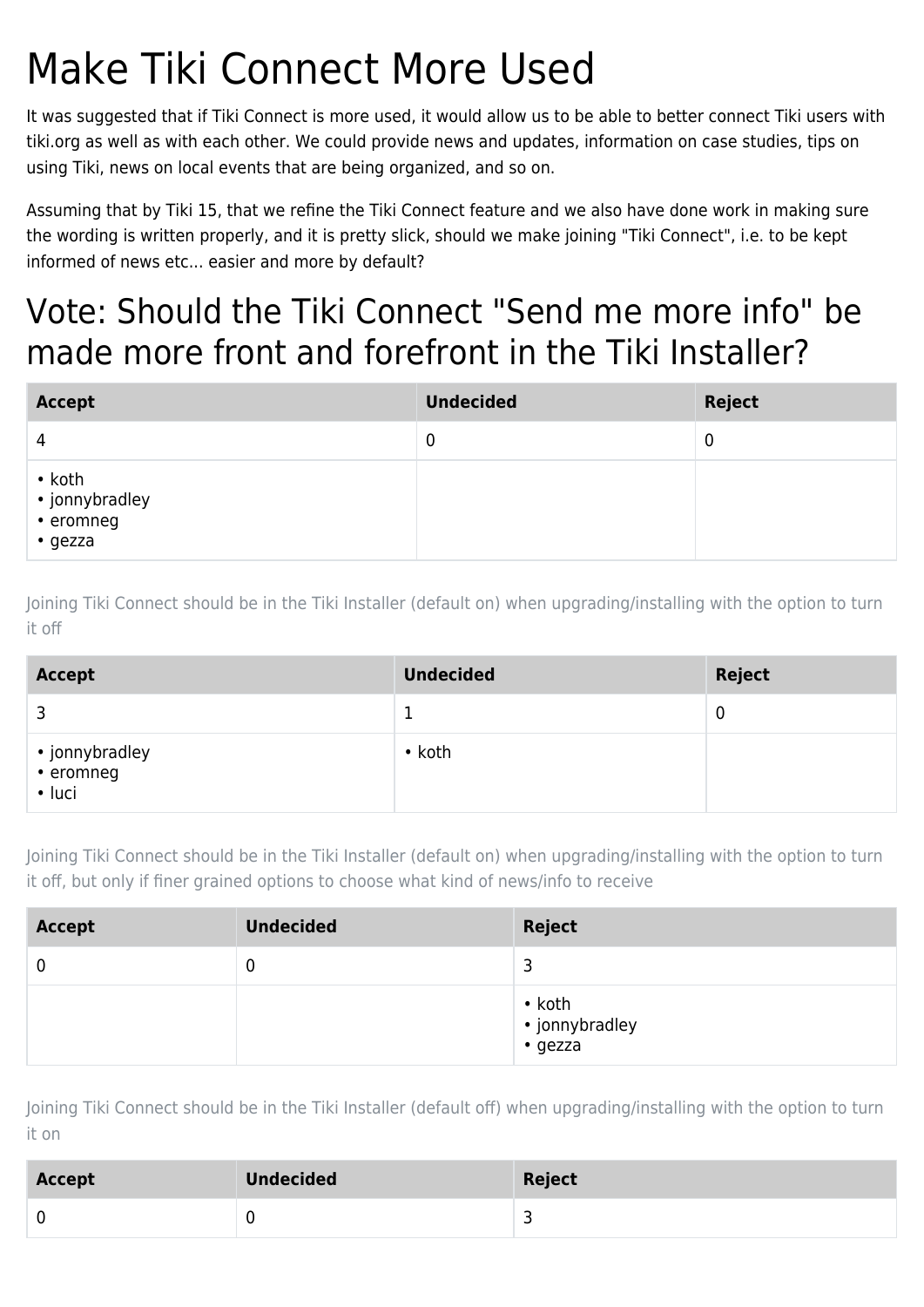|  | koth<br>• jonnybradley<br>• eromneg |  |
|--|-------------------------------------|--|
|--|-------------------------------------|--|

Joining Tiki Connect should be in the Tiki Installer (default off) when upgrading/installing with the option to turn it on, but only if finer grained options to choose what kind of news/info to receive

## Preconfigured Tiki Variants for Specific Use Cases

We also had a discussion about the idea of offering pre-configured Tiki Variants for specific use cases that are marketed and promoted separately from Tiki. The idea is that by targeting specific use cases it is easier to speak directly and to build rapport or find a connection with people who are looking for software. It will also create a wider web and SEO presence as each of the different variants have its own story and website (it does not have to be complicated and each can be a very simple two or three page site).

The following votes hope to gather more information. At this point, let us not worry about implementation details. There are voting options below about the issue of timing. For example, the [Addons](http://dev.tiki.org/Addons) functionality can be one approach to package these preconfigured variants.

#### Vote: Should preconfigured variants focus on more complex or new use cases rather than simple common ones?

The argument is that simple cases e.g. blogging are no value-add anyway, since most people who want blogging will go for Wordpress and it will take a lot of marketing effort just to penetrate a market that is already established. If we instead be more creative, there are many untapped market to pursue.

The counter-argument is that simple use-cases are things that people already understand with no explanation needed, and the market for these are very big so even if we capture a small percentage it is a very good start.

| <b>Accept</b>                                        | <b>Undecided</b> | <b>Reject</b> |
|------------------------------------------------------|------------------|---------------|
| 4                                                    |                  | $\mathbf 0$   |
| $\cdot$ koth<br>• eromneg<br>• luci<br>$\cdot$ gezza | • jonnybradley   |               |

Preconfigured variants should be focused on more complex or new use cases rather than simple common ones

### Vote: Should preconfigured variants be packaged and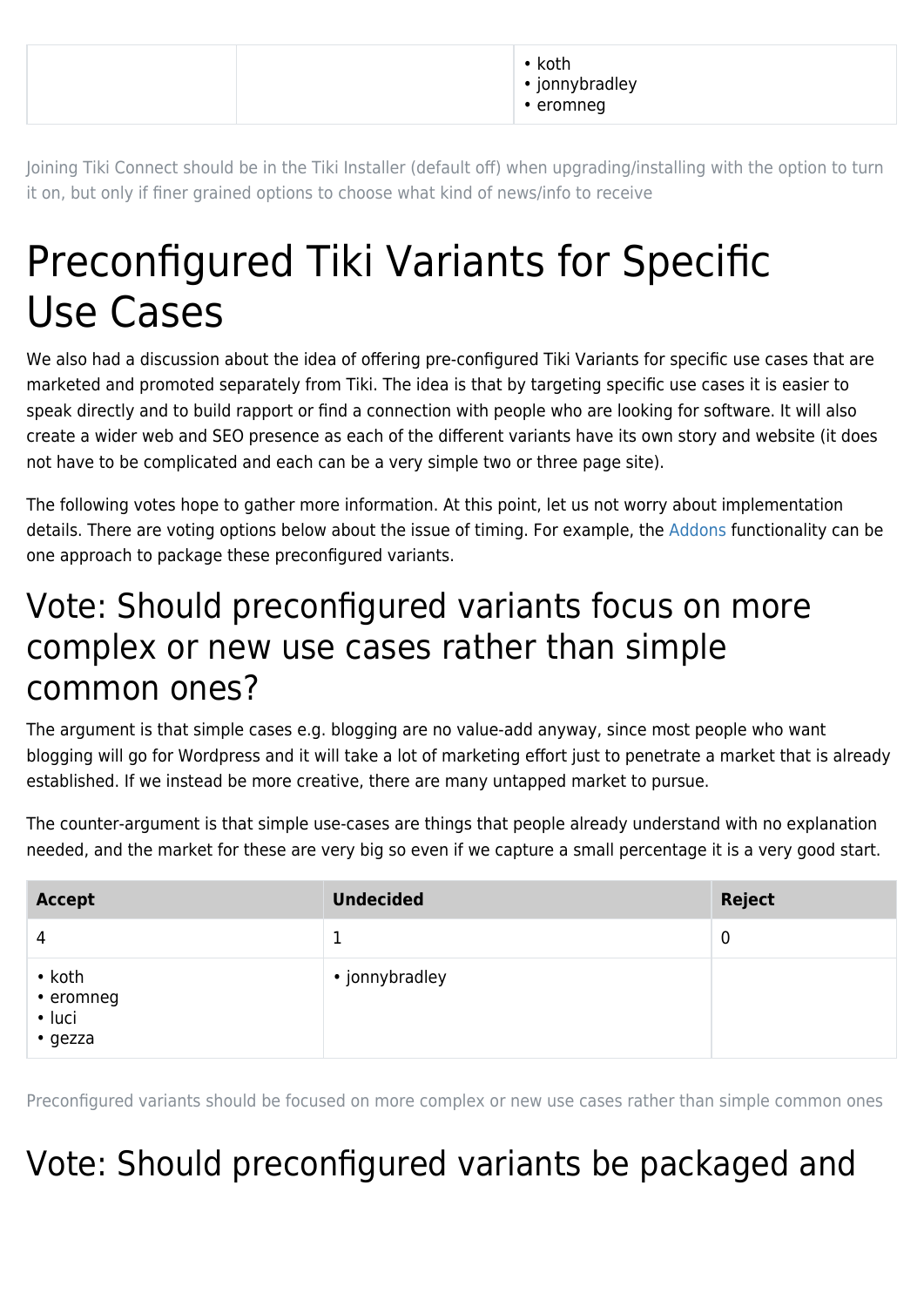### promoted by the Tiki community and/or left to individual community members to do through a "Made with Tiki" program?

One option is for the Tiki Community itself to package and promote preconfigured variants. But note that even if the Tiki Community itself does not package and promote preconfigured variants, it does not stop individual community members from making their own preconfigured variants branded as they wish (so long as they comply to the LGPL).

Another option (which can be in addition to the first option) is for the Tiki Community to develop a "Made with Tiki" (exact name can be decided later) program that encourages individual members to package and promote preconfigured variants. They can use the "Made with Tiki" logo as long as they meet certain criteria.

You can vote for any number of the following proposals.

| <b>Accept</b>                       | <b>Undecided</b>          | <b>Reject</b> |
|-------------------------------------|---------------------------|---------------|
|                                     | າ                         | 0             |
| $\cdot$ koth<br>• eromneg<br>• luci | • jonnybradley<br>• gezza |               |

The Tiki Community itself should actively package and promote preconfigured variants for specific use cases, in the timeframe of Tiki 15 or 16

| <b>Accept</b>                        | <b>Undecided</b> | <b>Reject</b> |
|--------------------------------------|------------------|---------------|
|                                      |                  |               |
| $\cdot$ koth<br>• eromneg<br>• gezza | • jonnybradley   | $\cdot$ luci  |

The Tiki Community should start a 'Made with Tiki' program that encourages individual members to package preconfigured variants, in the timeframe of Tiki 15 or 16

| <b>Accept</b> | <b>Undecided</b>                                       | <b>Reject</b> |
|---------------|--------------------------------------------------------|---------------|
| 0             | 4                                                      |               |
|               | $\cdot$ koth<br>• jonnybradley<br>• eromneg<br>• gezza | $\cdot$ luci  |

I like the idea of the Tiki Community itself to actively package and promote preconfigured variants for specific use cases, but I think we don't have the time until maybe after Tiki 17 or 18?

**Accept Undecided Reject**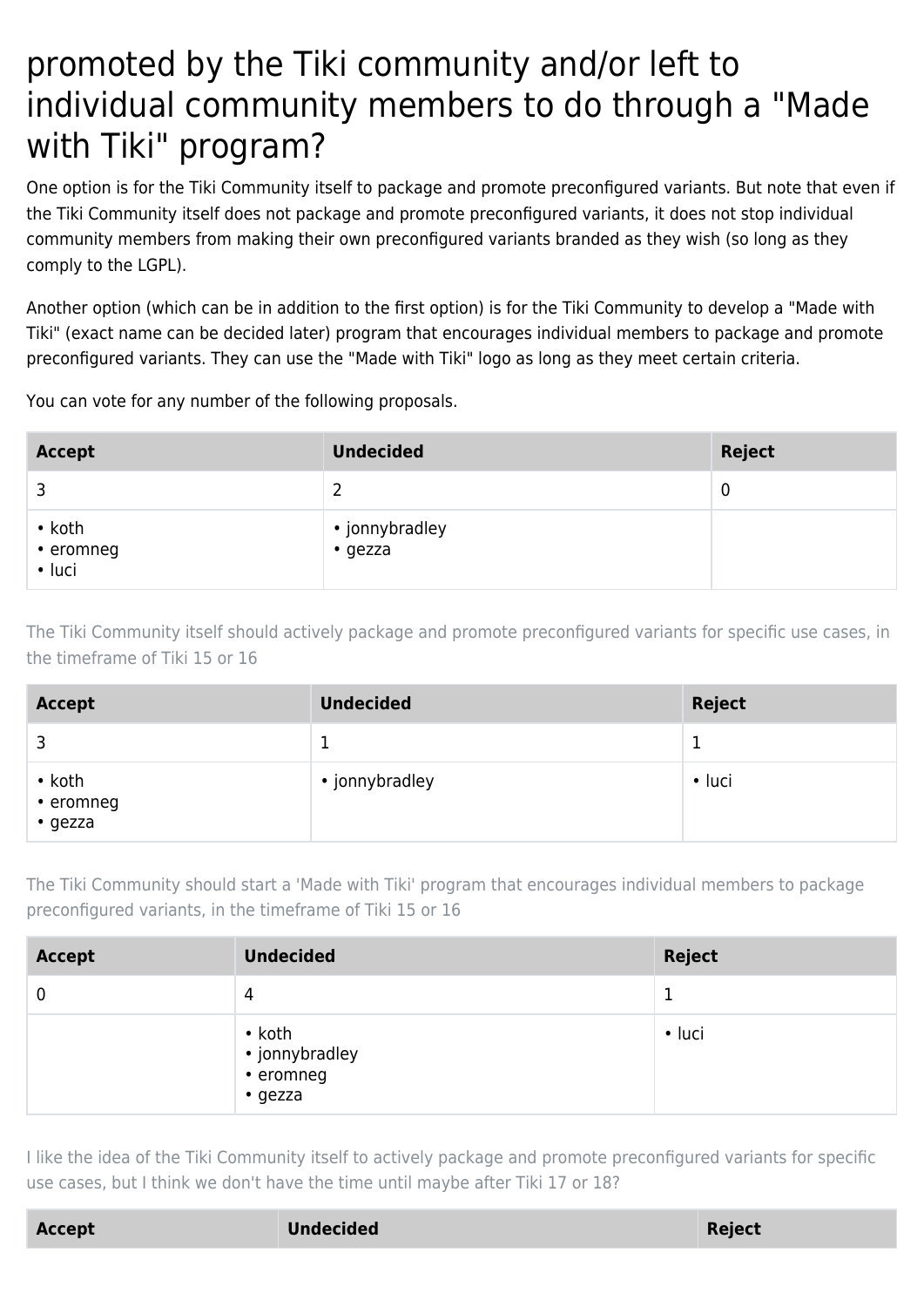| $\cdot$ luci | • koth<br>• jonnybradley<br>• eromneg |  |
|--------------|---------------------------------------|--|

I like the idea of the a 'Made with Tiki' program that encourages individual members to package preconfigured variants, but I think we don't have the time until maybe after Tiki 17 or 18?

## Types of people we should be attracting

There was a discussion around the types of people we should be focusing our promotional efforts at attracting.

One point of view is to focus on developers and advanced power users as they are the gap that we face most right now. Also, Tiki is a rather complex though powerful system, and so one needs to be an advanced power user at least to make use of its full power. These developers and advanced power users can then make "cool" sites for their customers who pay them to do so.

The other view is that we should not have this kind of special focus, but instead it should simply be generally about getting more users because with a larger user base, it will proportionately grow the numbers of developers and power users as well, and users might help to pay developers and advanced power users as well and so attract them indirectly.

The counter-counter argument is that a lack of focus will end up using more effort and be less successful. In the longer run of course we hope to do both, and this question is mainly for around the Tiki 15/16 time frame.

### Vote: Should there be a special focus on attracting developers and advanced power users (in the Tiki 15/16 time frame)?

| <b>Accept</b>                                                | <b>Undecided</b> | <b>Reject</b> |
|--------------------------------------------------------------|------------------|---------------|
| 4                                                            | 0                |               |
| $\cdot$ koth<br>• jonnybradley<br>• eromneg<br>• manivannans |                  | • luci        |

There should be a focus of promotional efforts on developers and advanced power users, rather than a more general effort towards increasing the user base in general.

# Modernize tools used by developers

There is mention that Tiki is using rather outdated tools, e.g. Sourceforge vs others, SVN vs other version control, IRC vs other tools. The question is whether we should consider modernizing some of these tools. Note that the new Tiki [Addons](http://dev.tiki.org/Addons) are already going to use GITHUB (most likely with a mirror to SVN) already, but we are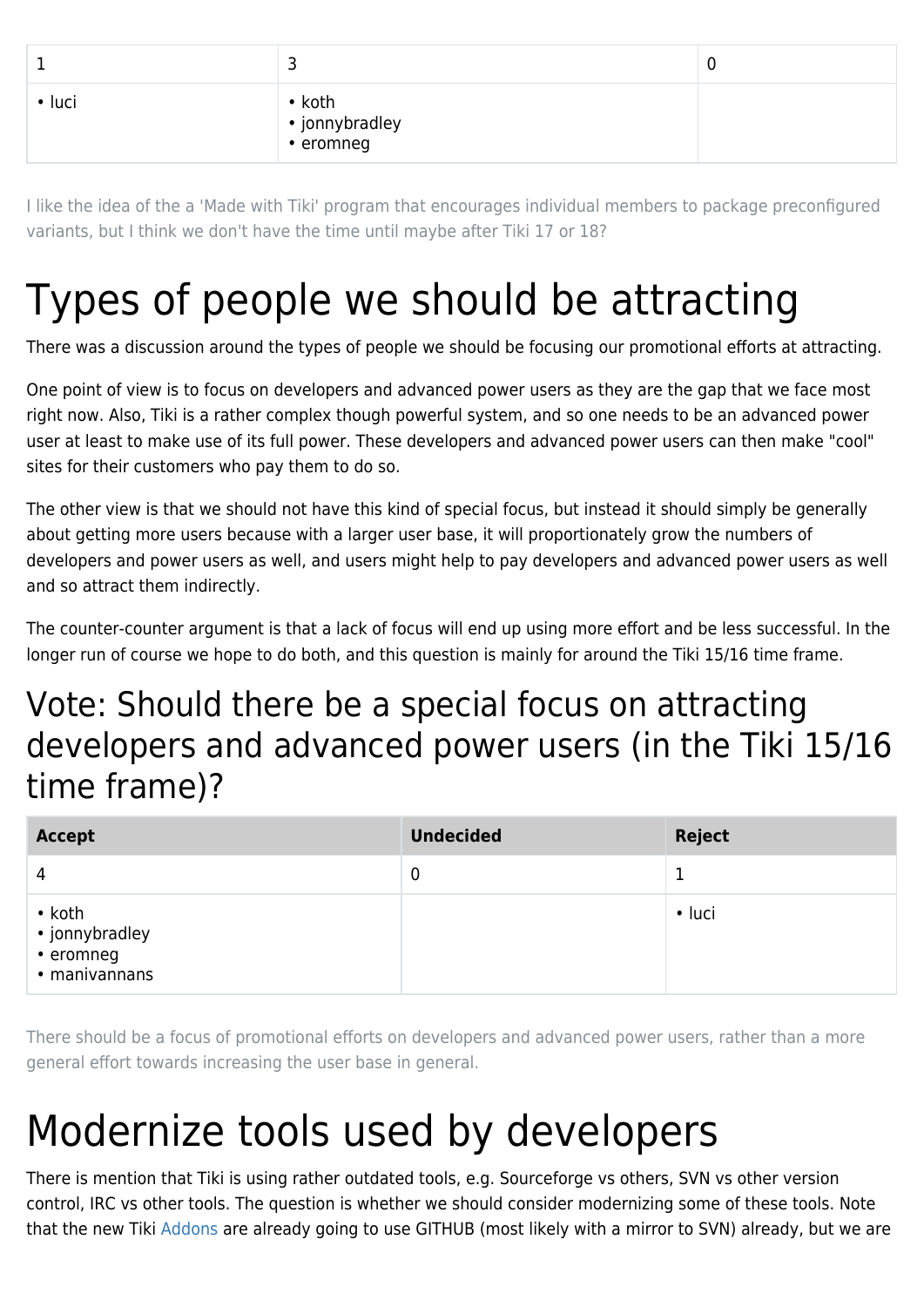### Vote: Should we be thinking of switching or adding some of these tools?

| <b>Accept</b>   | <b>Undecided</b> | Reject                              |
|-----------------|------------------|-------------------------------------|
|                 |                  | 3                                   |
| $\bullet$ gezza | • jonnybradley   | $\cdot$ koth<br>• eromneg<br>• luci |

Consider switching away from SVN to something else in Tiki 15/16 timeframe

| <b>Accept</b>            | <b>Undecided</b>          | Reject |
|--------------------------|---------------------------|--------|
|                          |                           | 0      |
| • jonnybradley<br>• luci | $\cdot$ koth<br>• eromneg |        |

Consider switching away from SVN to something else only after Tiki 17+ timeframe

| <b>Accept</b> | <b>Undecided</b> | <b>Reject</b>                       |
|---------------|------------------|-------------------------------------|
|               |                  | 3                                   |
| $\cdot$ gezza | • jonnybradley   | $\cdot$ koth<br>• eromneg<br>• luci |

Consider switching away from Sourceforge to something else in Tiki 15/16+ timeframe

| <b>Accept</b>            | <b>Undecided</b>                | <b>Reject</b> |
|--------------------------|---------------------------------|---------------|
|                          |                                 | -C            |
| • jonnybradley<br>• luci | $\cdot$ koth<br>$\cdot$ eromneg |               |

Consider switching away from Sourceforge to something else only after Tiki 17+ timeframe

| <b>Accept</b> | <b>Undecided</b>                           | Reject       |
|---------------|--------------------------------------------|--------------|
| 0             | 3                                          |              |
|               | $\cdot$ koth<br>• eromneg<br>$\cdot$ gezza | $\cdot$ luci |